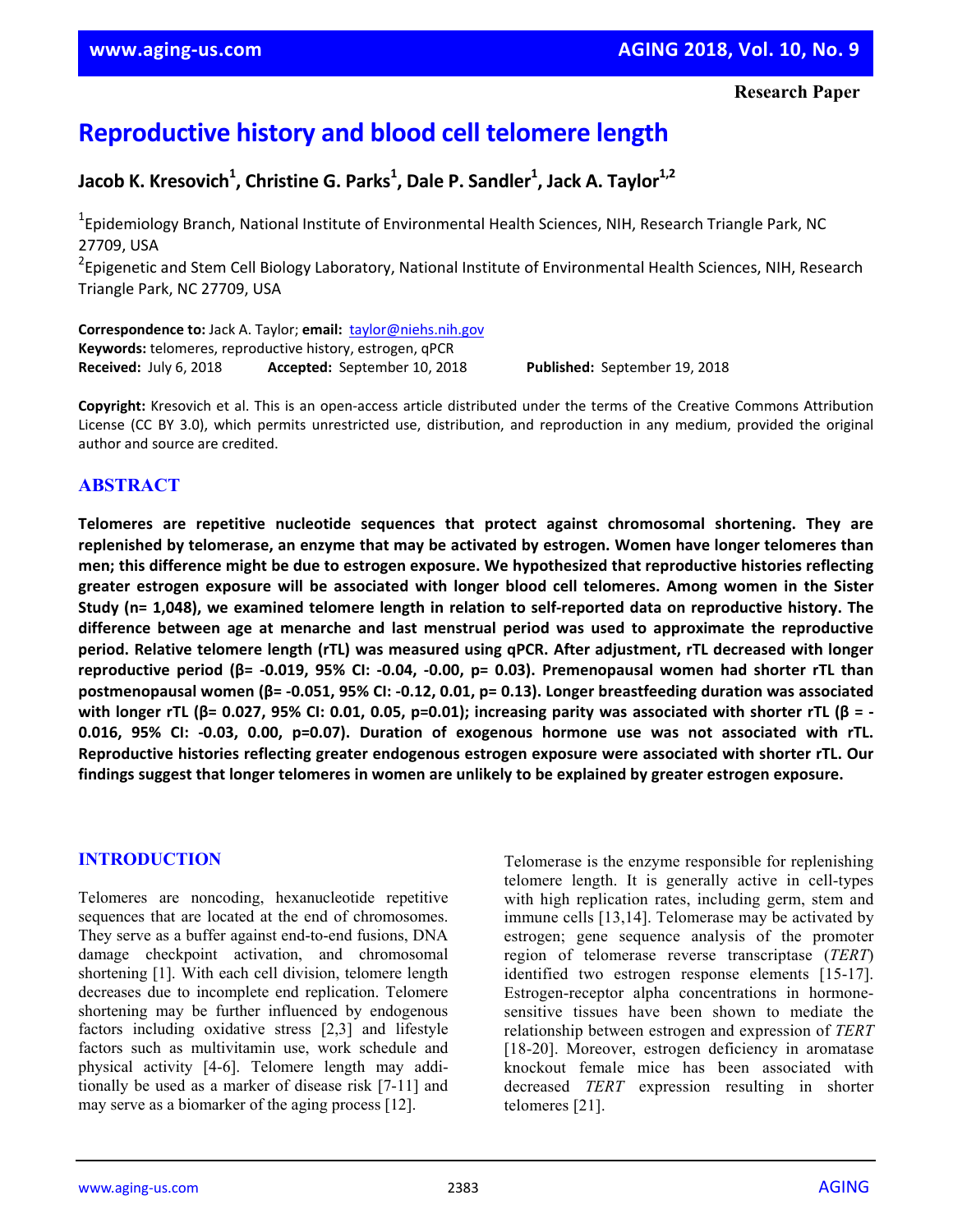In human studies, women generally have longer telomeres than men [22,23]. Some studies suggest this sex difference may widen across the life course implying that women and men may have different rates of telomere erosion [24-27]. Life course estrogen exposure may explain these observations but there is little consensus across studies. Findings regarding longterm exogenous hormone use and blood cell telomere length are mixed [28-31]. Current endogenous estrogen production, estimated using menopausal status and circulating hormone concentrations, generally suggest inverse associations [32,33]. Notably, studies focused on endogenous estrogen generally have not accounted for potential exogenous sources.

Here, we examine the relationship between estrogen and telomere length using a life course approach that estimates exposure history to both endogenous and exogenous estrogen. Estrogen exposure in women can be approximated using characteristics of their reproductive histories. For example, reproductive period, calculated as the difference between age at menarche and last menstrual period, as well as other reproductive factors, may reflect endogenous estrogen production [34-36]. Birth control and hormone use duration can be used to estimate exogenous estrogen exposures. We hypothesize that among women, reproductive histories reflecting greater estrogen exposure over the life course will be associated with longer blood cell telomeres.

## **RESULTS**

Age was inversely associated with relative telomere length (rTL) quartile (*P*-trend< 0.01) (Table 1). After adjustment for participant age, older paternal age at birth was associated with increasing telomere length quartiles (*P*-trend= 0.05). Longer age-adjusted breastfeeding duration was associated with increasing relative telomere length quartiles (*P*-trend= 0.03).

In individual linear regression models, after adjusting for age, race, and paternal age, we found an inverse association with reproductive period (for each 5-year increase in duration of reproductive period,  $\beta_{\text{per}}$  5-year = -0.015, 95% confidence interval (CI)= -0.03, 0.00, *P*= 0.05) and a positive association with breastfeeding duration (βper year= 0.017, 95% CI: -0.00, 0.03, *P*= 0.06) (Table 2). Premenopausal women generally had shorter telomeres than postmenopausal women ( $β = -0.052$ , 95% CI:  $-0.12$ ,  $0.01$ ,  $P = 0.11$ ). After restriction to postmenopausal women, we similarly observed an inverse,

**Table 1. Age‐standardized characteristics of Sister Study participants by quartile of telomere length (n= 1,048).**

|                                        | Relative telomere length quartile |                 |                 |                 |                  |
|----------------------------------------|-----------------------------------|-----------------|-----------------|-----------------|------------------|
|                                        | 1 (shorter)                       | 2               | 3               | 4 (longer)      | $\boldsymbol{P}$ |
|                                        |                                   |                 |                 |                 |                  |
| Age $(yr)$                             | $58.1 \pm 8.9$                    | $54.6 \pm 8.8$  | $54.0 \pm 8.7$  | $52.8 \pm 9.2$  | ${}_{0.01}$      |
| White $(\% )$                          | 94.1                              | 90.8            | 87.1            | 96.4            | 0.45             |
| BMI $(kg/m2)$                          | $27.8 \pm 6.5$                    | $26.8 \pm 5.2$  | $27.6 \pm 5.9$  | $27.2 \pm 5.6$  | 0.90             |
| Maternal age (yr.)                     | $28.7 \pm 5.9$                    | $28.5 \pm 5.7$  | $28.5 \pm 6.1$  | $29.3 \pm 5.9$  | 0.30             |
| Paternal age (yr.)                     | $32.0 \pm 6.8$                    | $31.4 \pm 6.6$  | $32.2 \pm 7.0$  | $32.8 \pm 7.0$  | 0.05             |
| Physical activity (METs/wk.)           | $48.2 \pm 30.3$                   | $50.0 \pm 30.9$ | $54.4 \pm 32.2$ | $51.5 \pm 29.5$ | 0.15             |
| Alcohol intake (drinks/wk.)            | $3.1 \pm 4.8$                     | $2.9 \pm 4.3$   | $3.0 \pm 4.5$   | $2.9 \pm 4.4$   | 0.90             |
| Smoking status                         |                                   |                 |                 |                 |                  |
| Never $(\% )$                          | 53.3                              | 54.0            | 55.3            | 56.6            | 0.51             |
| Former $(\% )$                         | 38.1                              | 38.1            | 38.2            | 35.6            | 0.61             |
| Current $(\% )$                        | 8.6                               | 7.9             | 6.5             | 7.8             | 0.75             |
| Pack years                             | $7.0 \pm 12.7$                    | $6.3 \pm 11.2$  | $6.8 \pm 12.5$  | $7.2 \pm 16.6$  | 0.78             |
| Reproductive period (yr.)              | $34.2 \pm 6.9$                    | $33.2 \pm 7.8$  | $33.2 \pm 7.3$  | $33.3 \pm 7.2$  | 0.15             |
| Premenopausal $(\% )$                  | 40.9                              | 35.7            | 37.2            | 37.7            | 0.43             |
| Hormone use (ever, $\%$ ) <sup>1</sup> | 68.4                              | 68.5            | 67.7            | 67.4            | 0.78             |
| Birth control pill (ever, $\%$ )       | 78.6                              | 88.0            | 86.7            | 81.8            | 0.17             |
| Menarche age (yr.)                     | $12.5 \pm 1.5$                    | $12.6 \pm 1.4$  | $12.6 \pm 1.4$  | $12.7 \pm 1.4$  | 0.26             |
| Parity (total births)                  | $2.0 \pm 1.5$                     | $2.0 \pm 1.3$   | $1.9 \pm 1.3$   | $1.9 \pm 1.4$   | 0.21             |
| Breastfeeding duration (yr.)           | $0.6 \pm 1.1$                     | $0.6 \pm 1.0$   | $0.7 \pm 1.1$   | $0.9 \pm 1.7$   | 0.03             |
| Breast cancer $(\% )$                  | 37.4                              | 38.7            | 34.5            | 38.5            | 0.97             |

All values, except age, are age-standardized means  $\pm$  standard deviations.

Abbreviations: BMI, body mass index; METs, metabolic equivalent tasks.

<sup>1</sup> Restricted to postmenopausal women ( $n= 654$ )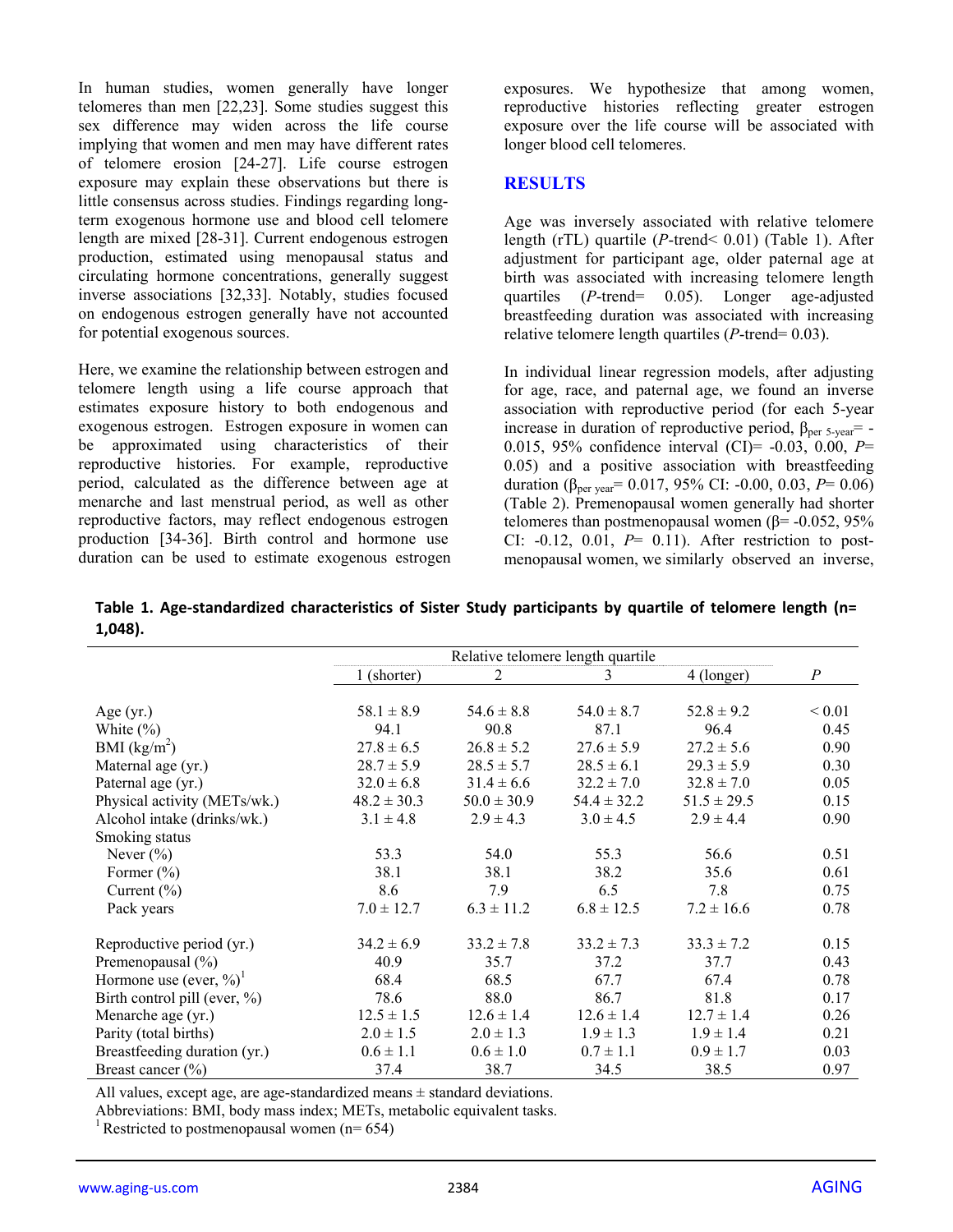though not statistically significant, association with age at menopause, such that women who transitioned to postmenopausal status later had shorter telomeres (data not shown).

In a single model with mutual adjustment for reproductive factors, we found inverse associations between telomere length and reproductive period ( $\beta_{\text{per 5 years}}$  = -0.019, 95% CI: -0.04, -0.00,  $P = 0.03$ ), parity ( $\beta_{\text{per birth}} = -$ 0.016, 95% CI: -0.03, 0.00, *P*= 0.07) and premanopausal status (β= -0.051, 95% CI: -0.12, 0.01, *P*= 0.13) (Figure 1). We also observed a positive association

between telomere length and breastfeeding duration (βper year **=** 0.027, 95% CI= 0.01, 0.05, *P*= 0.01). The association with parity was strongest for women with four or more births relative to women with 0 or 1 births (β **= -**0.08, 95% CI= -0.17, 0.01, *P*= 0.07) (Figure 2). Finally, women who breastfed the longest  $($  > 3.5 years) had longer telomeres than women who never breastfed (β **=** 0.13, 95% CI= 0.00, 0.25, *P*= 0.04). When we excluded women who had developed breast cancer before September 2016, associations remained consistent (Supplementary Table 1). Restriction to White women also did not appreciably change our results (Supplementary Table 2).

|                                        | $\beta$ (95% CI)             | p-value |
|----------------------------------------|------------------------------|---------|
| Reproductive period (per 5 yrs.)       | $-0.015(-0.03, 0.00)$        | 0.05    |
| Parity (per birth)                     | $-0.007 (-0.02, 0.01)$       | 0.40    |
| Menopause status (pre- vs post)        | $-0.052(-0.12, 0.01)$        | 0.11    |
| Breastfeeding (per yr.)                | $0.017 (-0.00, 0.03)$        | 0.06    |
| BC pill use (per 10 yrs.)              | $0.009(-0.02, 0.04)$         | 0.62    |
| Hormone use (per 10 yrs.) <sup>1</sup> | $0.003$ ( $-0.03$ , $0.04$ ) | 0.86    |

**Table 2. Adjusted associations between reproductive histories and relative telomere length, separate models (n= 1,048).**

Models adjusted for age at blood draw (yrs.), race/ethnicity (White, Black, Hispanic, Other), and paternal age (yrs.)

Abbreviation: birth control, BC.

<sup>1</sup>Analysis restricted to postmenopausal women ( $n=654$ )



**Figure 1. Relationship between relative telomere length and reproductive histories associated with endogenous estrogen exposure.** Estimates derived from a model that included reproductive period (yrs.), parity (births), menopause status (pre‐ vs post), breast feeding duration (yrs.), age at blood draw (yrs.), race/ethnicity (White, Black, Hispanic, Other), paternal age (yrs.), and duration of hormone use (yrs.) and birth control pill use (yrs.).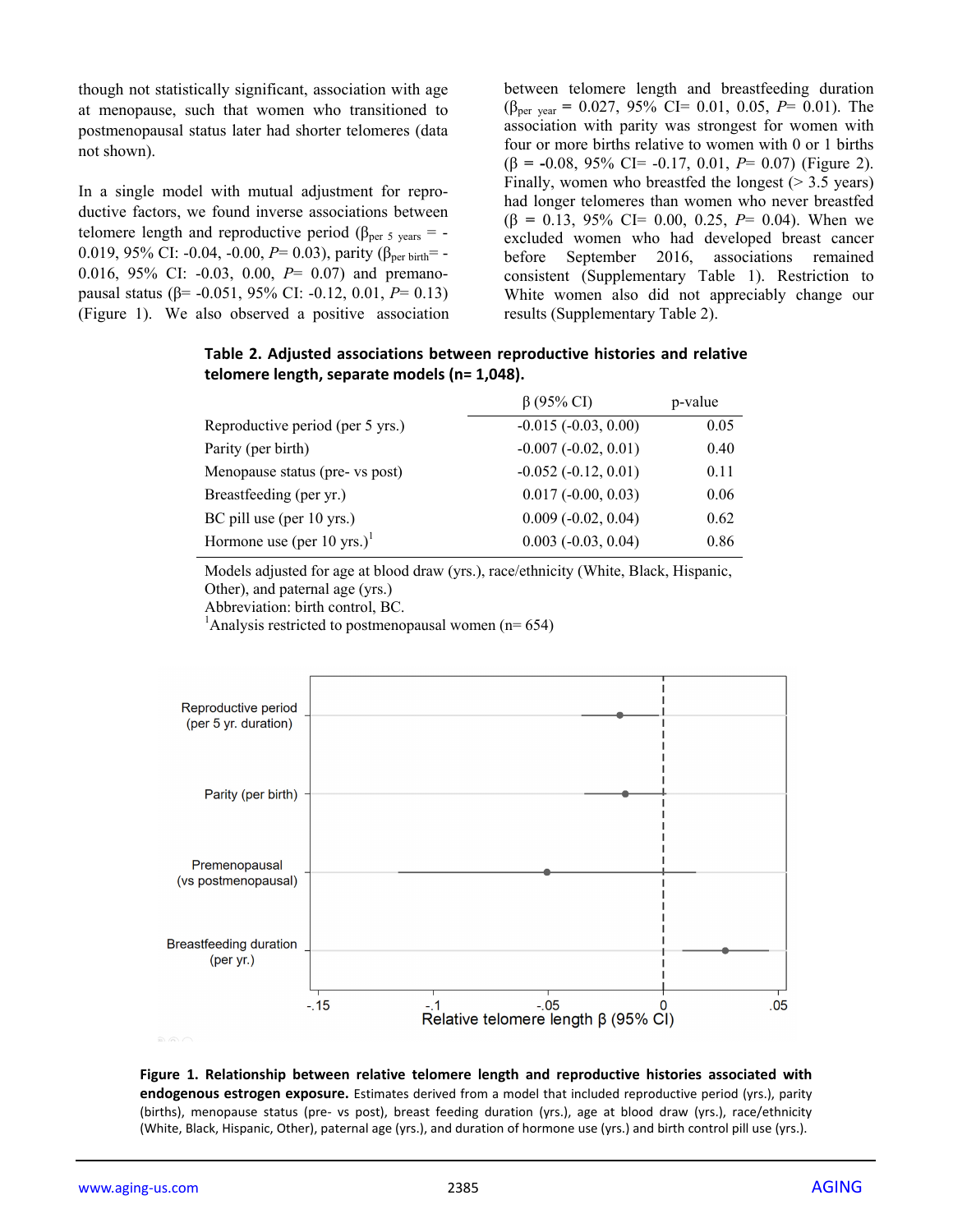

**Figure 2. Relationship between relative telomere length and reproductive histories associated with endogenous estrogen exposure in a mutually adjusted model by categories.** The model additionally adjusted for age at blood draw (yrs.), race/ethnicity (White, Black, Hispanic, Other), paternal age (yrs.), menopausal status (pre‐ vs post), and duration of hormone use (yrs.) and birth control pill use (yrs.).

Findings using a replication sample are reported in Supplementary Table 3. Associations of rTL with reproductive period and breastfeeding were not replicated. Although the direction of the association was similar for our findings for parity, point estimates for all associations were weaker compared to estimates from the discovery population.

#### **DISCUSSION**

Based on the observed sex differences in blood cell telomere length over the life course and known estrogen binding sites on telomerase, we hypothesized that reproductive histories representing greater life course estrogen exposure would be associated with longer blood cell telomeres. We found instead that longer reproductive periods (representing longer lifetime estrogen exposure) and premenopausal status (i.e. current estrogen exposure) were associated with shorter telomeres. Longer breastfeeding duration, a marker of reduced estrogen exposure [37], was associated with longer telomeres. We found exogenous hormone use did not influence blood cell telomeres. Our observed associations were contrary to our hypothesis and suggest life course estrogen exposure does not explain longer telomere length in women.

Our findings are, however, consistent with observations from other large cohort populations suggesting greater exposure to current endogenous estrogen may be associated with shorter telomere lengths. In the Nurse's Health Study, De Vivo et al. (2009) found that higher circulating concentrations of estradiol and estrone were associated with shorter telomeres [32]. Dalgård et al. (2015) examined the rate of leukocyte telomere attrition among pre-, peri-, and postmenopausal women and

found that, after accounting for age effects, the rate of attrition was fastest among premenopausal women  $(\sim 20)$ base pairs/year vs  $\sim$ 15 base pairs/year) [33]. We also found additional support that exogenous hormone use may not be associated with blood cell telomere length [33,38]. To our knowledge, we are the first to report an association between telomere length and maternal breastfeeding history. Taken together, our findings suggest endogenous, but not exogenous, sources of estrogen may increase blood cell telomere erosion.

This inverse relationship may be explained by estrogenic stimulation of hematopoietic stem cells (HSC) [39,40]. HSCs give rise to blood cell subtypes including leukocytes and erythrocytes [41]. Interestingly, both erythrocyte turnover and HSC division may be regulated by estrogen [42]. Longer exposures to estrogen may therefore result in replacement of reduced erythrocyte populations by increasing HSC replication rates. As HSC telomeres shorten with each round of replication, subsequently differentiated blood cells may have shortened telomeres. This potential mechanism is supported by the finding that leukocyte and HSC telomere lengths are highly correlated [43]. This process has not been explicitly examined but supports the finding that longer estrogen exposure may result in replicative shortening of telomeres.

Although qPCR methods are optimized for measuring telomeres in large study populations, there are considerable limitations worth noting. Most importantly, assay reliability across study populations is generally limited due to technical variation [44]. qPCR also provides a relative estimate of telomere length which may be dependent on a reference population. Reference populations have not been standardized,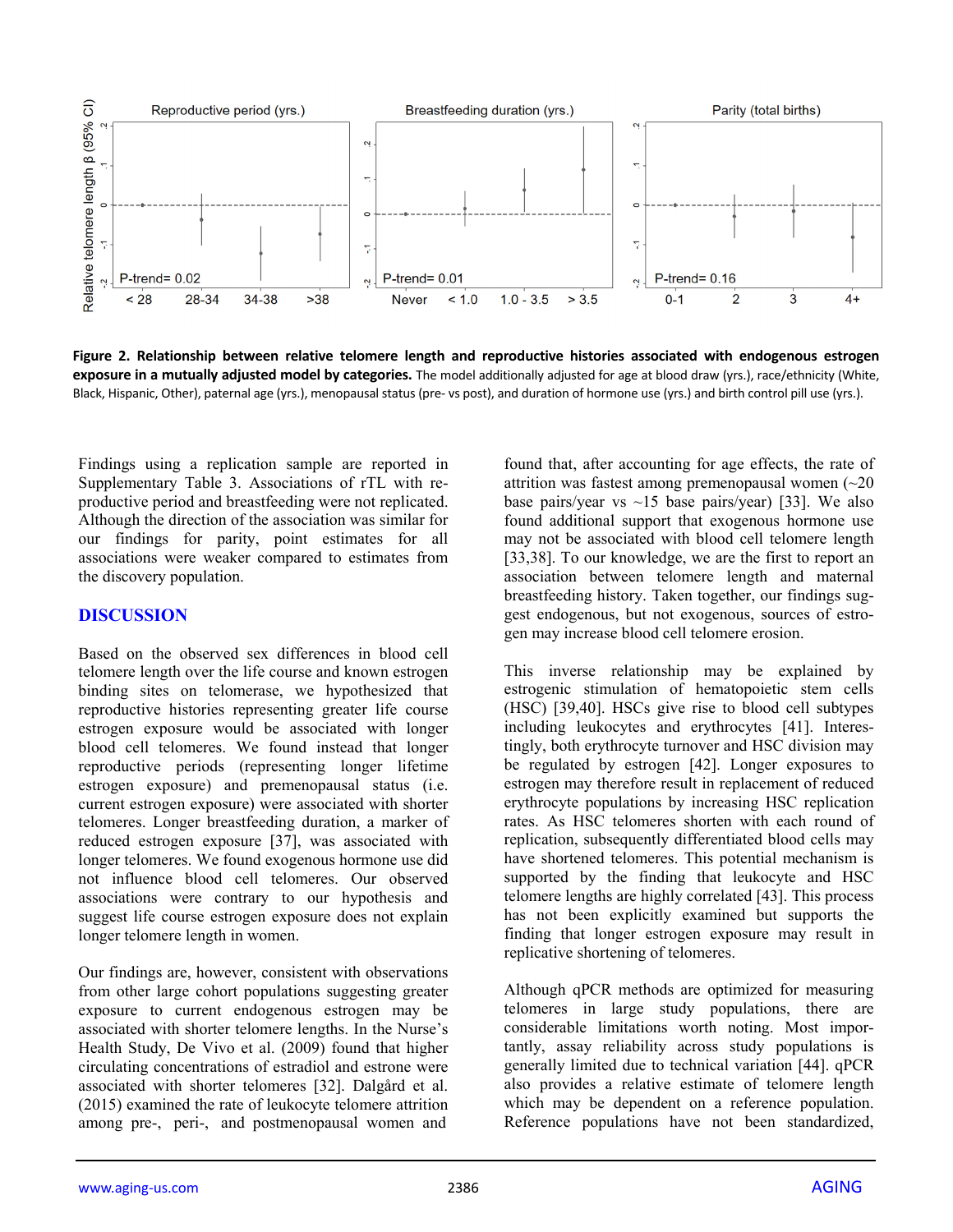making comparisons across studies difficult. qPCR additionally only provides an average telomere length measurement across all chromosomes resulting in nonspecific measurements which may limit the ability to detect associations [45]. Finally, blood-based telomere length measurements are often derived from mixed cell populations which may introduce measurement error [46]. In our analysis, the replication population was oversampled for women who had high perceived stress, were current smokers, and non-White race. Additional model adjustment for these factors generally did not influence effect estimates or improve replication.

Sex differences in telomere length have been observed at birth suggesting telomere length may be established *in utero* [47,48]. It is therefore possible that reproductive history may only have modest effects on telomere length. Paternal age is a well-established, strong predictor of offspring telomere length at birth [48-51]. We adjusted for paternal age in our statistical models, thereby accounting for some inter-individual variation in telomere length. This allowed us to assess life course reproductive factor and telomere length associations more accurately. As reproductive factors are often related to each other, we used a single, mutually adjusted model to account for relationships between the reproductive factors which potentially results in more valid association estimates.

In summary, we observed inverse associations between blood cell telomere length and reproductive history characteristics representing both current and longer life course endogenous estrogen exposure. Although this finding suggests estrogen is not the driver of known sex differences in telomere length, it is consistent with prior reports and may suggest estrogenic stimulation of HSCs may outweigh upregulation of telomerase.

## **METHODS**

#### **Study population**

The Sister Study is a prospective cohort study of 50,884 women designed to investigate environmental and lifestyle risk factors for breast cancer [52]. To be eligible for enrollment women had to be between 35 and 74 years old, have no history of breast cancer themselves, but have a sister who had been diagnosed with breast cancer. The breast cancer probands were not enrolled in the Sister Study. A case-cohort subsample of the study participants  $(n= 1,077)$  was previously selected to examine associations between whole blood cell telomere length and breast cancer risk and is described in detail elsewhere [53]. All women were cancer-free at the time of blood collection. Of the women who subsequently developed breast cancer, their

blood samples were collected more than a year prior (mean= 460 days) to diagnosis and telomere length was not related to breast cancer risk [53]. Thus, the entire sample was included in this analysis. Participants gave written informed consent and the study protocol was approved by the NIEHS and Copernicus Group Institutional Review Boards.

#### **Reproductive history assessment**

Information on reproductive life events was collected at study enrollment via a computer assisted telephone interview, including age at onset of menarche and last menstrual period. Information was also collected on reproductive behaviors associated with endogenous estrogen production including breastfeeding duration and parity, and exogenous estrogen exposure including duration of birth control pill and hormone use.

#### **Replication sample**

We used an earlier, independent sample of Sister Study participants for replication of our findings. This study sample, drawn from early cohort participants ( $n= 647$ ), was selected to examine associations between measures of stress and telomere length and was oversampled for women with high or very high perceived stress, current smokers, and non-Whites [54]. Forty-one women were tested in both the study population and the replication sample. To keep the replication sample independent from the main study sample, these women were excluded from the replication sample. Women missing exposure and covariate information were also excluded resulting in a final replication sample size of 597 participants.

#### **Telomere length measurements**

Genomic DNA was extracted from whole blood samples collected at enrollment. rTL was measured using established qPCR methods as previously described [53]. Briefly, telomere length was measured as the relative ratio (T/S ratio) of telomere repeat copy number (T) to single gene copy number (S) using a monochrome, multiplex qPCR protocol. This method amplifies telomere and single genes in a single reaction tube; T/S ratios derived from this method correlate with terminal restriction fragment lengths measured by Southern blot [55]. A five-point standard curve was included in quadruplicate on each assay plate. Standard curve efficiencies for both T and S primers were above 90% and regression coefficients were at least 0.99 in all PCR runs. The average coefficient of variation was 11% and intra-class correlation coefficient of a single T/S ratio was 0.85. In the replication sample, the T/S ratio was assessed using an earlier qPCR protocol which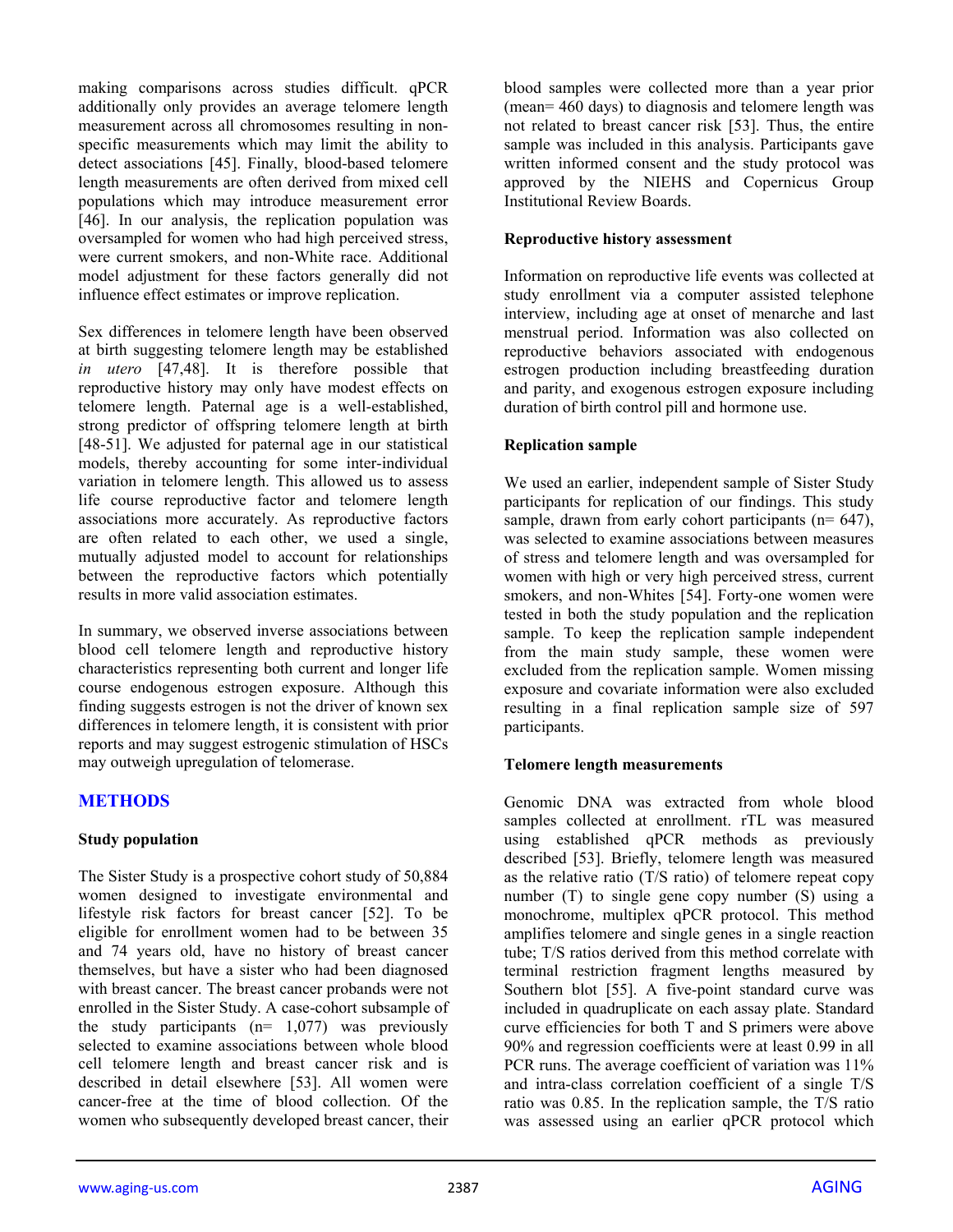employed separate reaction tubes to amplify telomere and single genes [56].

### **Statistical analysis**

Among a sample of women who were cancer free at blood draw, we conducted a cross-sectional study of estimated history of estrogen exposure and telomere length. We explored normality of estimated relative telomere length across the sample population using histograms and kernel density plots. Reproductive period was calculated as the difference between age at menarche and last menstrual period. We used linear and binary regression models to examine age-adjusted distributions of participant characteristics by relative telomere length quartiles. Trend across telomere quartiles was tested by treating telomere length quartile as an ordinal variable.

To examine associations between reproductive history characteristics and rTL we estimated beta values and 95% CIs using linear regression models adjusted for covariates. Telomere length was treated as a continuous variable. Reproductive period, parity, breastfeeding duration, and duration of birth control and hormone use were modelled continuously; menopausal status was treated as dichotomous. Although all the women in the study were cancer-free at time of enrollment, we also conducted a sensitivity analysis restricting the analysis to those who did not develop breast cancer through September 2016 ( $n= 664$ ), the end of follow-up for the case-cohort analysis.

In all models, potential adjustment covariates included age at blood draw (yrs.), body mass index  $(kg/m^2)$ , race/ethnicity (White, Black, Hispanic, Other), smoking status (current, former, never), alcohol intake (drinks/wk.), maternal and paternal age at birth (yrs.), physical activity (metabolic equivalent tasks physical activity (metabolic (METs)/wk.), and case-cohort subgroup (case/random cohort). Covariates were included in the model if they were significant predictors of blood cell telomere length. We included age at blood draw and race/ethnicity as *a priori* covariates. Paternal age at birth was selected as it was associated with telomere length in the study sample and is known predictor of relative telomere length [51]. In analyses exploring relationships with duration of hormone use, we restricted to postmenopausal women (n= 654). We examined associations between reproductive factors (reproductive period, parity, menopause status, breastfeeding duration, and birth control and hormone use) and telomere length both in individual models and in a single, mutually adjusted model. To reproduce findings from the discovery sample, we repeated all analyses in the replication subsample of participants. As the

replication population was oversampled for women with high or very high perceived stress, current smokers, and non-Whites, we conducted additional analyses adjusting for the oversampled characteristics. We conducted all analyses among women with complete covariate information (n= 1,048) using Stata version 14.2 (College Station, TX).

## **Data availability**

Data access is restricted but can be made available upon reasonable request.

#### **Abbreviations**

BMI: Body mass index; METs: Metabolic equivalent tasks; HSC: Hematopoietic stem cells; qPCR: Quantitative polymerase chain reaction; rTL: Relative telomere length; TERT: Telomerase reverse transcriptase.

## **AUTHOR CONTRIBUTIONS**

JKK and JAT developed the research question and study design. DPS and JAT collected the data. JKK conducted the data analysis and interpreted the results. JKK drafted the manuscript. JAT, CGP, and DPS offered critical revisions.

## **ACKNOWLEDGEMENTS**

We thank the participants of the Sister Study. We would also like to thank Drs. Kaitlyn Gam and Emily Werder for providing the internal review.

## **CONFLICTS OF INTEREST**

The authors declare no conflicts of interest.

## **FUNDING**

This research was supported by the Intramural Research Program of the NIH, National Institute of Environmental Health Sciences (Z01-ES049033, Z01- ES049032, and Z01-ES044055).

#### **REFERENCES**

- 1. Chong L, van Steensel B, Broccoli D, Erdjument‐ Bromage H, Hanish J, Tempst P, de Lange T. A human telomeric protein. Science. 1995; 270:1663–67. https://doi.org/10.1126/science.270.5242.1663
- 2. Fouquerel E, Lormand J, Bose A, Lee HT, Kim GS, Li J, Sobol RW, Freudenthal BD, Myong S, Opresko PL. Oxidative guanine base damage regulates human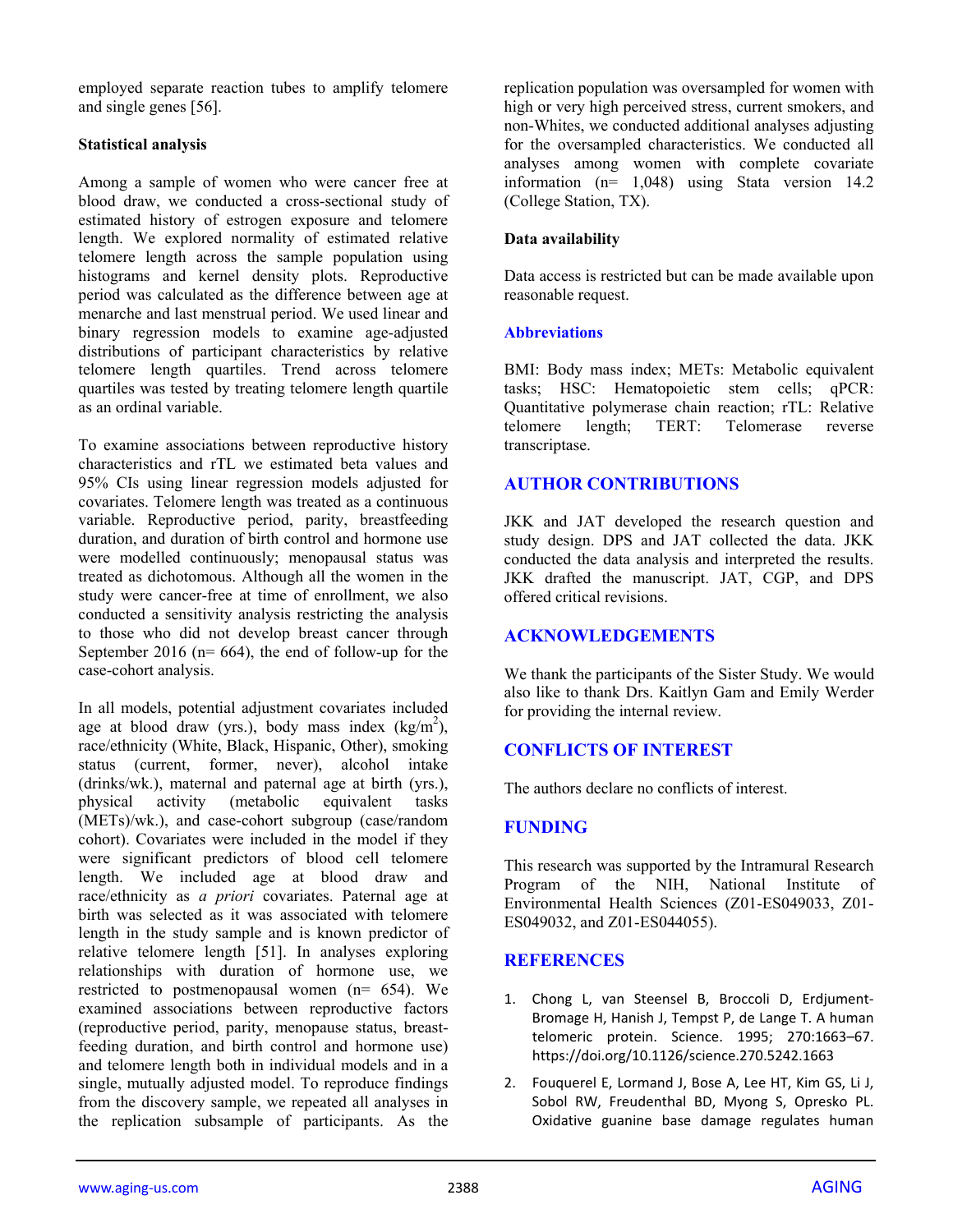telomerase activity. Nat Struct Mol Biol. 2016; 23:1092–100. https://doi.org/10.1038/nsmb.3319

- 3. Kawanishi S, Oikawa S. Mechanism of telomere shortening by oxidative stress. Ann N Y Acad Sci. 2004; 1019:278–84. https://doi.org/10.1196/annals.1297.047
- 4. Xu Q, Parks CG, DeRoo LA, Cawthon RM, Sandler DP, Chen H. Multivitamin use and telomere length in women. Am J Clin Nutr. 2009; 89:1857–63. https://doi.org/10.3945/ajcn.2008.26986
- 5. Parks CG, DeRoo LA, Miller DB, McCanlies EC, Cawthon RM, Sandler DP. Employment and work schedule are related to telomere length in women. Occup Environ Med. 2011; 68:582–89. https://doi.org/10.1136/oem.2010.063214
- 6. Tucker LA. Physical activity and telomere length in U.S. men and women: an NHANES investigation. Prev Med. 2017; 100:145–51. https://doi.org/10.1016/j.ypmed.2017.04.027
- 7. Sun Y, Zhang L, Zhao L, Wu X, Gu J. Association of leukocyte telomere length in peripheral blood leukocytes with endometrial cancer risk in Caucasian Americans. Carcinogenesis. 2015; 36:1327–32. https://doi.org/10.1093/carcin/bgv133
- 8. Julin B, Shui I, Heaphy CM, Joshu CE, Meeker AK, Giovannucci E, De Vivo I, Platz EA. Circulating leukocyte telomere length and risk of overall and aggressive prostate cancer. Br J Cancer. 2015; 112:769–76. https://doi.org/10.1038/bjc.2014.640
- 9. Haycock PC, Heydon EE, Kaptoge S, Butterworth AS, Thompson A, Willeit P. Leucocyte telomere length and risk of cardiovascular disease: systematic review and meta‐analysis. BMJ. 2014; 349:g4227. https://doi.org/10.1136/bmj.g4227
- 10. Hou L, Joyce BT, Gao T, Liu L, Zheng Y, Penedo FJ, Liu S, Zhang W, Bergan R, Dai Q, Vokonas P, Hoxha M, Schwartz J, Baccarelli A. Blood Telomere Length Attrition and Cancer Development in the Normative Aging Study Cohort. EBioMedicine. 2015; 2:591–96. https://doi.org/10.1016/j.ebiom.2015.04.008
- 11. Zhao J, Zhu Y, Lin J, Matsuguchi T, Blackburn E, Zhang Y, Cole SA, Best LG, Lee ET, Howard BV. Short leukocyte telomere length predicts risk of diabetes in american indians: the strong heart family study. Diabetes. 2014; 63:354–62. https://doi.org/10.2337/db13‐0744
- 12. Blackburn EH, Epel ES, Lin J. Human telomere biology: A contributory and interactive factor in aging, disease risks, and protection. Science. 2015; 350:1193–98. https://doi.org/10.1126/science.aab3389
- 13. Kim NW, Piatyszek MA, Prowse KR, Harley CB, West

MD, Ho PL, Coviello GM, Wright WE, Weinrich SL, Shay JW. Specific association of human telomerase activity with immortal cells and cancer. Science. 1994; 266:2011–15.

https://doi.org/10.1126/science.7605428

- 14. Counter CM, Gupta J, Harley CB, Leber B, Bacchetti S. Telomerase activity in normal leukocytes and in hematologic malignancies. Blood. 1995; 85:2315–20.
- 15. Bourdeau V, Deschênes J, Métivier R, Nagai Y, Nguyen D, Bretschneider N, Gannon F, White JH, Mader S. Genome‐wide identification of high‐affinity estrogen response elements in human and mouse. Mol Endocrinol. 2004; 18:1411–27. https://doi.org/10.1210/me.2003‐0441
- 16. Cong YS, Wen J, Bacchetti S. The human telomerase catalytic subunit hTERT: organization of the gene and characterization of the promoter. Hum Mol Genet. 1999; 8:137–42. https://doi.org/10.1093/hmg/8.1.137
- 17. Kyo S, Takakura M, Kanaya T, Zhuo W, Fujimoto K, Nishio Y, Orimo A, Inoue M. Estrogen activates telomerase. Cancer Res. 1999; 59:5917–21.
- 18. Misiti S, Nanni S, Fontemaggi G, Cong YS, Wen J, Hirte HW, Piaggio G, Sacchi A, Pontecorvi A, Bacchetti S, Farsetti A. Induction of hTERT expression and telomerase activity by estrogens in human ovary epithelium cells. Mol Cell Biol. 2000; 20:3764–71. https://doi.org/10.1128/MCB.20.11.3764‐3771.2000
- 19. Cha Y, Kwon SJ, Seol W, Park KS. Estrogen receptor‐ alpha mediates the effects of estradiol on telomerase activity in human mesenchymal stem cells. Mol Cells. 2008; 26:454–58.
- 20. Grasselli A, Nanni S, Colussi C, Aiello A, Benvenuti V, Ragone G, Moretti F, Sacchi A, Bacchetti S, Gaetano C, Capogrossi MC, Pontecorvi A, Farsetti A. Estrogen receptor‐alpha and endothelial nitric oxide synthase nuclear complex regulates transcription of human telomerase. Circ Res. 2008; 103:34–42. https://doi.org/10.1161/CIRCRESAHA.107.169037
- 21. Bayne S, Jones ME, Li H, Pinto AR, Simpson ER, Liu JP. Estrogen deficiency leads to telomerase inhibition, telomere shortening and reduced cell proliferation in the adrenal gland of mice. Cell Res. 2008; 18:1141– 50. https://doi.org/10.1038/cr.2008.291
- 22. Gardner M, Bann D, Wiley L, Cooper R, Hardy R, Nitsch D, Martin‐Ruiz C, Shiels P, Sayer AA, Barbieri M, Bekaert S, Bischoff C, Brooks‐Wilson A, et al, and Halcyon study team. Gender and telomere length: systematic review and meta‐analysis. Exp Gerontol. 2014; 51:15–27.

https://doi.org/10.1016/j.exger.2013.12.004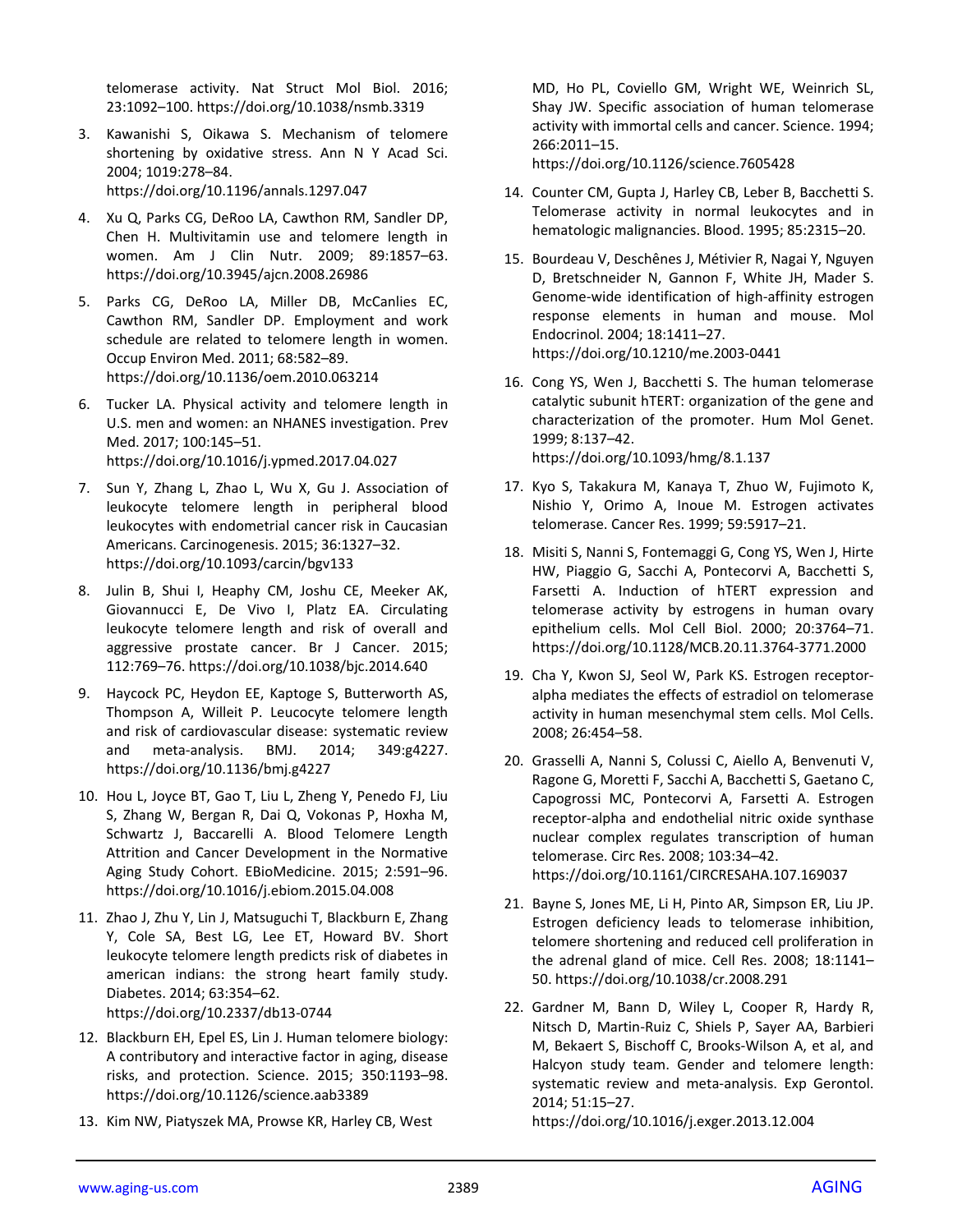- 23. Benetos A, Okuda K, Lajemi M, Kimura M, Thomas F, Skurnick J, Labat C, Bean K, Aviv A. Telomere length as an indicator of biological aging: the gender effect and relation with pulse pressure and pulse wave velocity. Hypertension. 2001; 37:381–85. https://doi.org/10.1161/01.HYP.37.2.381
- 24. Möller P, Mayer S, Mattfeldt T, Müller K, Wiegand P, Brüderlein S. Sex‐related differences in length and erosion dynamics of human telomeres favor females. Aging (Albany NY). 2009; 1:733–39. https://doi.org/10.18632/aging.100068
- 25. Barrett EL, Richardson DS. Sex differences in telomeres and lifespan. Aging Cell. 2011; 10:913–21. https://doi.org/10.1111/j.1474‐9726.2011.00741.x
- 26. Iwama H, Ohyashiki K, Ohyashiki JH, Hayashi S, Yahata N, Ando K, Toyama K, Hoshika A, Takasaki M, Mori M, Shay JW. Telomeric length and telomerase activity vary with age in peripheral blood cells obtained from normal individuals. Hum Genet. 1998; 102:397–402. https://doi.org/10.1007/s004390050711
- 27. Mayer S, Brüderlein S, Perner S, Waibel I, Holdenried A, Ciloglu N, Hasel C, Mattfeldt T, Nielsen KV, Möller P. Sex‐specific telomere length profiles and age‐ dependent erosion dynamics of individual chromosome arms in humans. Cytogenet Genome Res. 2006; 112:194–201.

https://doi.org/10.1159/000089870

28. Lee DC, Im JA, Kim JH, Lee HR, Shim JY. Effect of long‐ term hormone therapy on telomere length in postmenopausal women. Yonsei Med J. 2005; 46:471–79.

https://doi.org/10.3349/ymj.2005.46.4.471

- 29. Shen J, Terry MB, Liao Y, Gurvich I, Wang Q, Senie RT, Santella RM. Genetic variation in telomere maintenance genes, telomere length and breast cancer risk. PLoS One. 2012; 7:e44308. https://doi.org/10.1371/journal.pone.0044308
- 30. Cassidy A, De Vivo I, Liu Y, Han J, Prescott J, Hunter DJ, Rimm EB. Associations between diet, lifestyle factors, and telomere length in women. Am J Clin Nutr. 2010; 91:1273–80. https://doi.org/10.3945/ajcn.2009.28947
- 31. Jacobs EG, Kroenke C, Lin J, Epel ES, Kenna HA, Blackburn EH, Rasgon NL. Accelerated cell aging in female APOE‐ε4 carriers: implications for hormone therapy use. PLoS One. 2013; 8:e54713. https://doi.org/10.1371/journal.pone.0054713
- 32. De Vivo I, Prescott J, Wong JY, Kraft P, Hankinson SE, Hunter DJ. A prospective study of relative telomere length and postmenopausal breast cancer risk. Cancer Epidemiol Biomarkers Prev. 2009; 18:1152– 56. https://doi.org/10.1158/1055‐9965.EPI‐08‐0998
- 33. Dalgård C, Benetos A, Verhulst S, Labat C, Kark JD, Christensen K, Kimura M, Kyvik KO, Aviv A. Leukocyte telomere length dynamics in women and men: meno‐ pause vs age effects. Int J Epidemiol. 2015; 44:1688– 95. https://doi.org/10.1093/ije/dyv165
- 34. Madigan MP, Troisi R, Potischman N, Dorgan JF, Brinton LA, Hoover RN. Serum hormone levels in relation to reproductive and lifestyle factors in postmenopausal women (United States). Cancer Causes Control. 1998; 9:199–207. https://doi.org/10.1023/A:1008838412423
- 35. Gruber CJ, Tschugguel W, Schneeberger C, Huber JC. Production and actions of estrogens. N Engl J Med. 2002; 346:340–52. https://doi.org/10.1056/NEJMra000471
- 36. Chubak J, Tworoger SS, Yasui Y, Ulrich CM, Stanczyk FZ, McTiernan A. Associations between reproductive and menstrual factors and postmenopausal sex hormone concentrations. Cancer Epidemiol Biomarkers Prev. 2004; 13:1296–301.
- 37. Newcomb PA, Trentham‐Dietz A. Breast feeding practices in relation to endometrial cancer risk, USA. Cancer Causes Control. 2000; 11:663–67. https://doi.org/10.1023/A:1008978624266
- 38. Li Y, Deng B, Ouyang N, Yuan P, Zheng L, Wang W. Telomere length is short in PCOS and oral contraceptive does not affect the telomerase activity in granulosa cells of patients with PCOS. J Assist Reprod Genet. 2017; 34:849–59. https://doi.org/10.1007/s10815‐017‐0929‐z
- 39. Sidorov I, Kimura M, Yashin A, Aviv A. Leukocyte telomere dynamics and human hematopoietic stem cell kinetics during somatic growth. Exp Hematol. 2009; 37:514–24.

https://doi.org/10.1016/j.exphem.2008.11.009

- 40. Werner B, Beier F, Hummel S, Balabanov S, Lassay L, Orlikowsky T, Dingli D, Brümmendorf TH, Traulsen A. Reconstructing the in vivo dynamics of hematopoietic stem cells from telomere length distributions. eLife. 2015; 4:4. https://doi.org/10.7554/eLife.08687
- 41. Seita J, Weissman IL. Hematopoietic stem cell: self‐ renewal versus differentiation. Wiley Interdiscip Rev Syst Biol Med. 2010; 2:640–53. https://doi.org/10.1002/wsbm.86
- 42. Nakada D, Oguro H, Levi BP, Ryan N, Kitano A, Saitoh Y, Takeichi M, Wendt GR, Morrison SJ. Oestrogen increases haematopoietic stem‐cell self‐renewal in females and during pregnancy. Nature. 2014; 505:555–58. https://doi.org/10.1038/nature12932
- 43. Kimura M, Gazitt Y, Cao X, Zhao X, Lansdorp PM, Aviv A. Syn*c*hrony of telomere length among hemato‐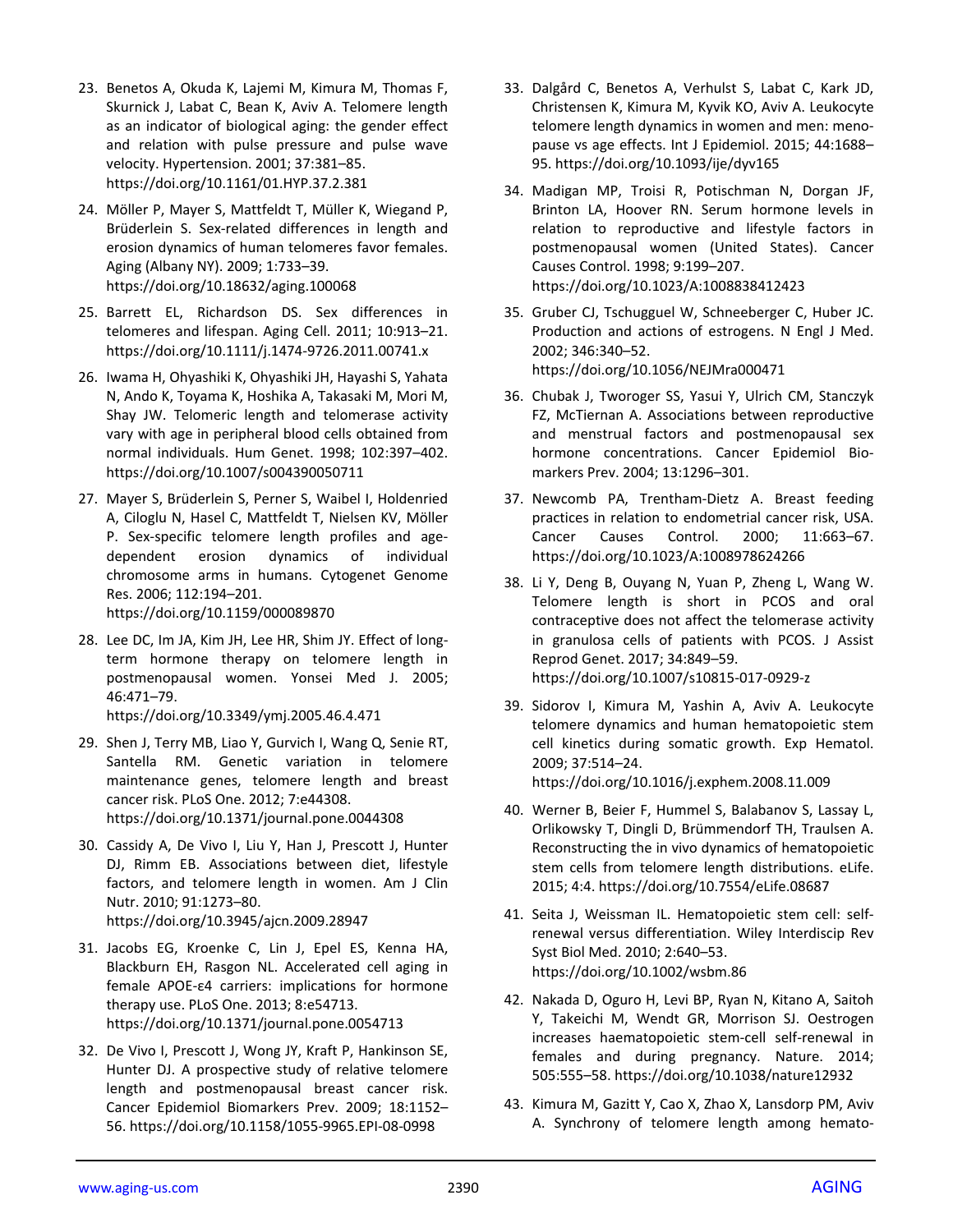poietic cells. Exp Hematol. 2010; 38:854–59. https://doi.org/10.1016/j.exphem.2010.06.010

44. Martin‐Ruiz CM, Baird D, Roger L, Boukamp P, Krunic D, Cawthon R, Dokter MM, van der Harst P, Bekaert S, de Meyer T, Roos G, Svenson U, Codd V, et al. Reproducibility of telomere length assessment: an international collaborative study. Int J Epidemiol. 2015; 44:1673–83.

#### https://doi.org/10.1093/ije/dyu191

- 45. Montpetit AJ, Alhareeri AA, Montpetit M, Starkweather AR, Elmore LW, Filler K, Mohanraj L, Burton CW, Menzies VS, Lyon DE, Jackson‐Cook CK. Telomere length: a review of methods for measurement. Nurs Res. 2014; 63:289–99. https://doi.org/10.1097/NNR.0000000000000037
- 46. Kim S, Sandler DP, Carswell G, Weinberg CR, Taylor JA. Reliability and short-term intra-individual variability of telomere length measurement using monochrome multiplexing quantitative PCR. PLoS One. 2011; 6:e25774. https://doi.org/10.1371/journal.pone.0025774
- 47. Benetos A, Dalgård C, Labat C, Kark JD, Verhulst S, Christensen K, Kimura M, Horvath K, Kyvik KO, Aviv A. Sex difference in leukocyte telomere length is ablated in opposite-sex co-twins. Int J Epidemiol. 2014; 43:1799–805. https://doi.org/10.1093/ije/dyu146
- 48. Factor‐Litvak P, Susser E, Kezios K, McKeague I, Kark JD, Hoffman M, Kimura M, Wapner R, Aviv A. Leukocyte Telomere Length in Newborns: Implications for the Role of Telomeres in Human Disease. Pediatrics. 2016; 137:e20153927. https://doi.org/10.1542/peds.2015‐3927
- 49. Aviv A, Susser E. Leukocyte telomere length and the father's age enigma: implications for population health and for life course. Int J Epidemiol. 2013; 42:457–62. https://doi.org/10.1093/ije/dys236
- 50. Hjelmborg JB, Dalgård C, Mangino M, Spector TD, Halekoh U, Möller S, Kimura M, Horvath K, Kark JD, Christensen K, Kyvik KO, Aviv A. Paternal age and telomere length in twins: the germ stem cell selection paradigm. Aging Cell. 2015; 14:701–03. https://doi.org/10.1111/acel.12334
- 51. Kimura M, Cherkas LF, Kato BS, Demissie S, Hjelmborg JB, Brimacombe M, Cupples A, Hunkin JL, Gardner JP, Lu X, Cao X, Sastrasinh M, Province MA, et al. Offspring's leukocyte telomere length, paternal age, and telomere elongation in sperm. PLoS Genet. 2008; 4:e37. https://doi.org/10.1371/journal.pgen.0040037
- 52. Sandler DP, Hodgson ME, Deming‐Halverson SL, Juras PS, D'Aloisio AA, Suarez LM, Kleeberger CA, Shore DL, DeRoo LA, Taylor JA, Weinberg CR, and Sister Study Research Team. The Sister Study Cohort: Baseline

Methods and Participant Characteristics. Environ Health Perspect. 2017; 125:127003.

https://doi.org/10.1289/EHP1923

- 53. Kim S, Sandler DP, Carswell G, De Roo LA, Parks CG, Cawthon R, Weinberg CR, Taylor JA. Telomere length in peripheral blood and breast cancer risk in a prospective case‐cohort analysis: results from the Sister Study. Cancer Causes Control. 2011; 22:1061– 66. https://doi.org/10.1007/s10552‐011‐9778‐8
- 54. Parks CG, Miller DB, McCanlies EC, Cawthon RM, Andrew ME, DeRoo LA, Sandler DP. Telomere length, current perceived stress, and urinary stress hormones in women. Cancer Epidemiol Biomarkers Prev. 2009; 18:551–60. https://doi.org/10.1158/1055‐9965.EPI‐ 08‐0614
- 55. Cawthon RM. Telomere length measurement by a novel monochrome multiplex quantitative PCR method. Nucleic Acids Res. 2009; 37:e21. https://doi.org/10.1093/nar/gkn1027
- 56. Cawthon RM. Telomere measurement by quantitative PCR. Nucleic Acids Res. 2002; 30:e47. https://doi.org/10.1093/nar/30.10.e47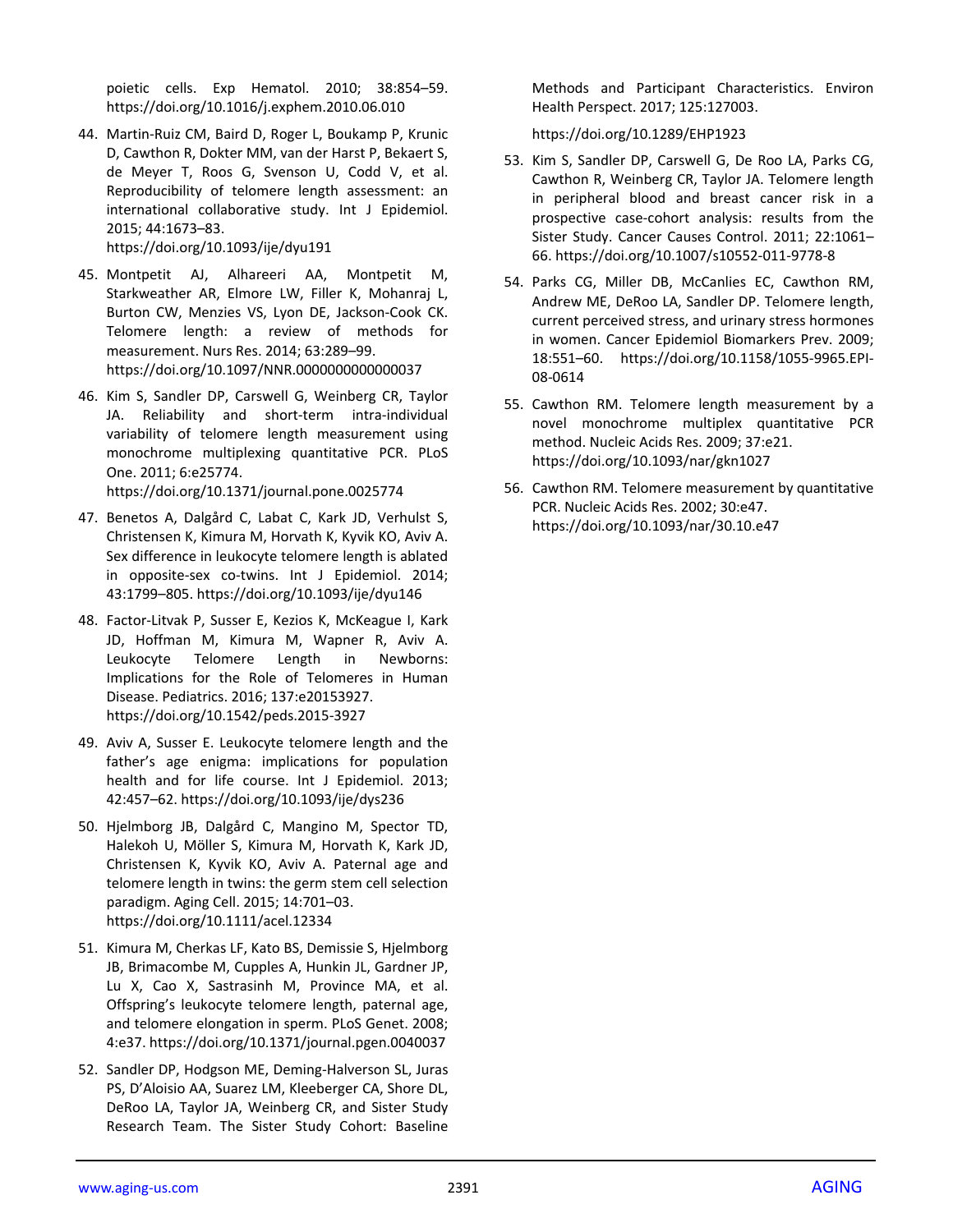## **SUPPLEMENTARY TABLES**

**Supplementary Table 1. Associations between reproductive history and relative telomere length among women who remained cancer free through September 2016 (n= 664).**

|                                  | Individual models        |         | Mutually adjusted model        |         |  |
|----------------------------------|--------------------------|---------|--------------------------------|---------|--|
|                                  | $\beta$ (95% CI)         | p-value | $\beta$ (95% CI)               | p-value |  |
| Reproductive period (per 5 yrs.) | $-0.014(-0.03, 0.00)$    | 0.13    | $-0.022$ ( $-0.04$ , $-0.00$ ) | 0.04    |  |
| Parity (per birth)               | $-0.008(-0.03, 0.01)$    | 0.46    | $-0.018(-0.04, 0.00)$          | 0.11    |  |
| Menopause status (pre- vs post)  | $-0.054(-0.13, 0.02)$    | 0.18    | $-0.058(-0.14, 0.02)$          | 0.15    |  |
| Breastfeeding (per yr.)          | $0.016 (-0.00, 0.04)$    | 0.12    | 0.026(0.00, 0.05)              | 0.02    |  |
| BC pill use (per 10 yrs.)        | $-0.003$ $(-0.04, 0.04)$ | 0.87    | $0.004 (-0.04, 0.05)$          | 0.86    |  |
| Hormone use (per 10 yrs.)        | $-0.018(-0.06, 0.02)$    | 0.40    | $-0.026(-0.07, 0.02)$          | 0.29    |  |

Models adjusted for age at blood draw (yrs.) and race (White, Black, Hispanic, Other), and paternal age (yrs.) Abbreviation: birth control, BC <sup>1</sup>

 $1$ Model restricted to postmenopausal women (n= 412)

### **Supplementary Table 2. Examining the impact of restriction to White women for the associations between reproductive histories and relative telomere length, separate models (n= 1,048).**

|                                        | Original adjusted models<br>$n=1,048$ |         |  | Restricted to White women<br>$n = 965$ |         |
|----------------------------------------|---------------------------------------|---------|--|----------------------------------------|---------|
|                                        | Individual models                     |         |  |                                        |         |
|                                        | $\beta$ (95% CI)                      | p-value |  | $\beta$ (95% CI)                       | p-value |
| Reproductive period (per 5 yrs.)       | $-0.015(-0.03, 0.00)$                 | 0.051   |  | $-0.012$ $(-0.03, 0.00)$               | 0.131   |
| Parity (per birth)                     | $-0.007(-0.02, 0.01)$                 | 0.404   |  | $-0.005 (-0.02, 0.01)$                 | 0.583   |
| Menopause status (pre- vs post)        | $-0.052(-0.12, 0.01)$                 | 0.113   |  | $-0.042$ $(-0.11, 0.03)$               | 0.230   |
| Breastfeeding (per yr.)                | $0.017 (-0.00, 0.03)$                 | 0.056   |  | 0.019(0.00, 0.04)                      | 0.042   |
| BC pill use (per 10 yrs.)              | $0.009(-0.02, 0.04)$                  | 0.621   |  | $0.010 (-0.03, 0.05)$                  | 0.570   |
| Hormone use (per 10 yrs.) <sup>1</sup> | $0.003$ ( $-0.03$ , $0.04$ )          | 0.860   |  | $-0.000$ $(-0.04, 0.04)$               | 0.988   |
|                                        |                                       |         |  |                                        |         |
|                                        | Mutually adjusted models              |         |  |                                        |         |
| Reproductive period (per 5 yrs.)       | $-0.019(-0.04, -0.00)$                | 0.030   |  | $-0.017(-0.04, 0.00)$                  | 0.059   |
| Parity (per birth)                     | $-0.016(-0.03, 0.00)$                 | 0.071   |  | $-0.015(-0.03, 0.00)$                  | 0.114   |
| Menopause status (pre- vs post)        | $-0.051(-0.12, 0.01)$                 | 0.126   |  | $-0.044$ $(-0.11, 0.02)$               | 0.210   |
| Breastfeeding (per yr.)                | 0.027(0.01, 0.05)                     | 0.005   |  | 0.029(0.01, 0.05)                      | 0.005   |
| BC pill use (per 10 yrs.)              | $0.015 (-0.02, 0.05)$                 | 0.381   |  | $0.018 (-0.02, 0.05)$                  | 0.341   |
| Hormone use (per 10 yrs.) <sup>1</sup> | $-0.008(-0.05, 0.03)$                 | 0.688   |  | $-0.011(-0.05, 0.03)$                  | 0.590   |

"Original adjusted models" include age at blood draw (yrs.), race/ethnicity (White, Black, Hispanic, Other), and paternal age (yrs.). "Restriction to White women" models include age at blood draw (yrs.) and paternal age (yrs.) Abbreviation: birth control, BC <sup>1</sup>

<sup>1</sup>Model restricted to postmenopausal women (n= 654 in the full analyses; n= 606 after restriction to White women)